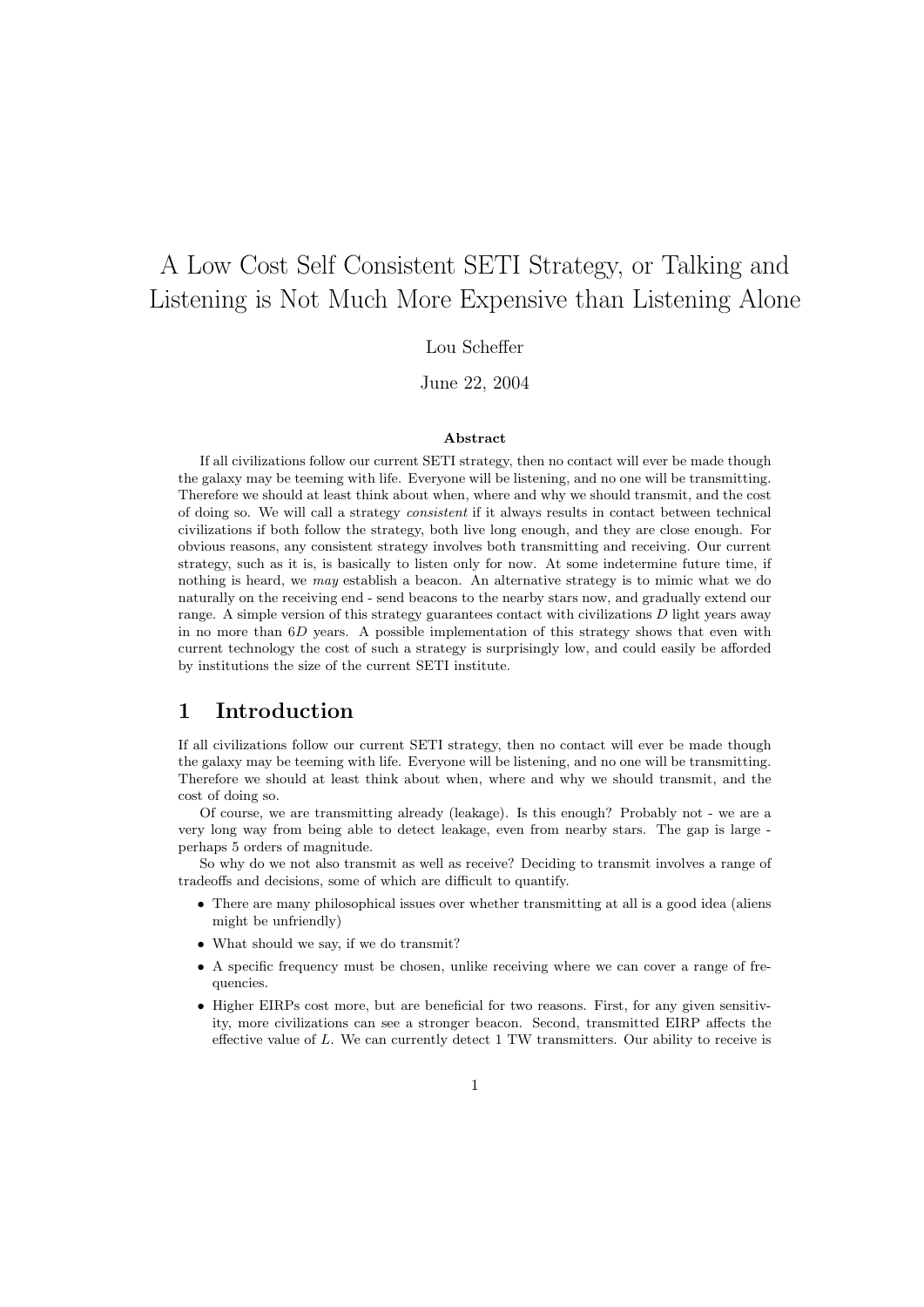(historically) increasing by a factor of 10 every X years. Depending on your estimates of  $L$ , the different between 1 MW and 1 GW may be a significant fraction of  $L$ .

- Cost vs time. Different beacon scheme may involve a big one time expense, or a slow steady expenditure, or an expenditure that varies with time.
- $\bullet$  The assumed lifetime of a technical civilization,  $L$ , affects the strategy. Any strategy that involves waiting, then transmitting later, has a risk that transmitting may never happen at all.
- There is a benefit to others (making their job easier) and a possible benefit to us (earlier contact) and an obvious cost. How do we weight these?

# 2 A consistent strategy

We will call a strategy *consistent* if it always results in contact between technical civilizations if both follow the strategy, both live long enough, and they are close enough. All consistent strategies must involve both receiving and transmitting, since two receive only or transmit only civilizations will not connect. Also a consistent strategy must have the transmitter and receiver on the same frequency and the receiver must be sensitive to the modulation type the transmitter is sending.

For a given sensitivity and power, a strategy is consistent out to some distance. Beyond that, though the transmitter and receiver share a common frequency, and both are pointed (if pointing is used) at each other, the signal is simply too weak. The distance  $D$  for an equivalent isotropic transmitted power  $P$  and sensitivity  $S$  is:

$$
D=\sqrt{\frac{P}{4\pi S}}
$$

Also, for contact to be made, the frequency and modulation type need to be common. CW modulation seems to be the choice in the radio bands, and for reasons that seem to be universal. It is easy to detect, maximizes sensitivity, and does not occur naturally. The frequency is a much tougher call. Various 'magic' frequencies (or bands of frequencies) have been suggested, but the fact that there are various suggestions implies this is not universal. Since receiving a wide range of frequencies is easier than transmitting over a wide range, a reasonable compromise is to receive on all plausible frequencies, and transmit on whatever is most technically convenient.

Our current strategy is not consistent out to any useful distance. We are constantly transmitting (leakage) at about the 10 MW level (TV carriers) and our current sensitivity is about  $8 \cdot 10^{-27}$  w/m<sup>2</sup>. This gives a consistent range of only one light year, a distance that contains no stars at all. Furthermore our strongest leakage is at different frequencies than our most sensitive searches. We have no plans for any search sensitive enough to detect leakage similar to our own. We are assuming that some über-civilization will be sending a beacon, but we ourselves have no plan to do so.

There are basically two ways to make a consistent strategy with an improved distance. We could plan for searches good enough to detect leakage, or we can plan to eventually transmit. The improved sensitivity approach is difficult and expensive. We are already using the largest and most expensive radio telescopes in the world, and sensitivity is approaching the limit set by the cosmic background radiation. The only possibility here is to use still larger antennas, an expensive proposition, and one big enough to detect leakage is exceedingly expensive and vary large physically (perhaps  $10^5$ ) square kilometers. At some point it will be cheaper to transmit, if we wish to be consistent.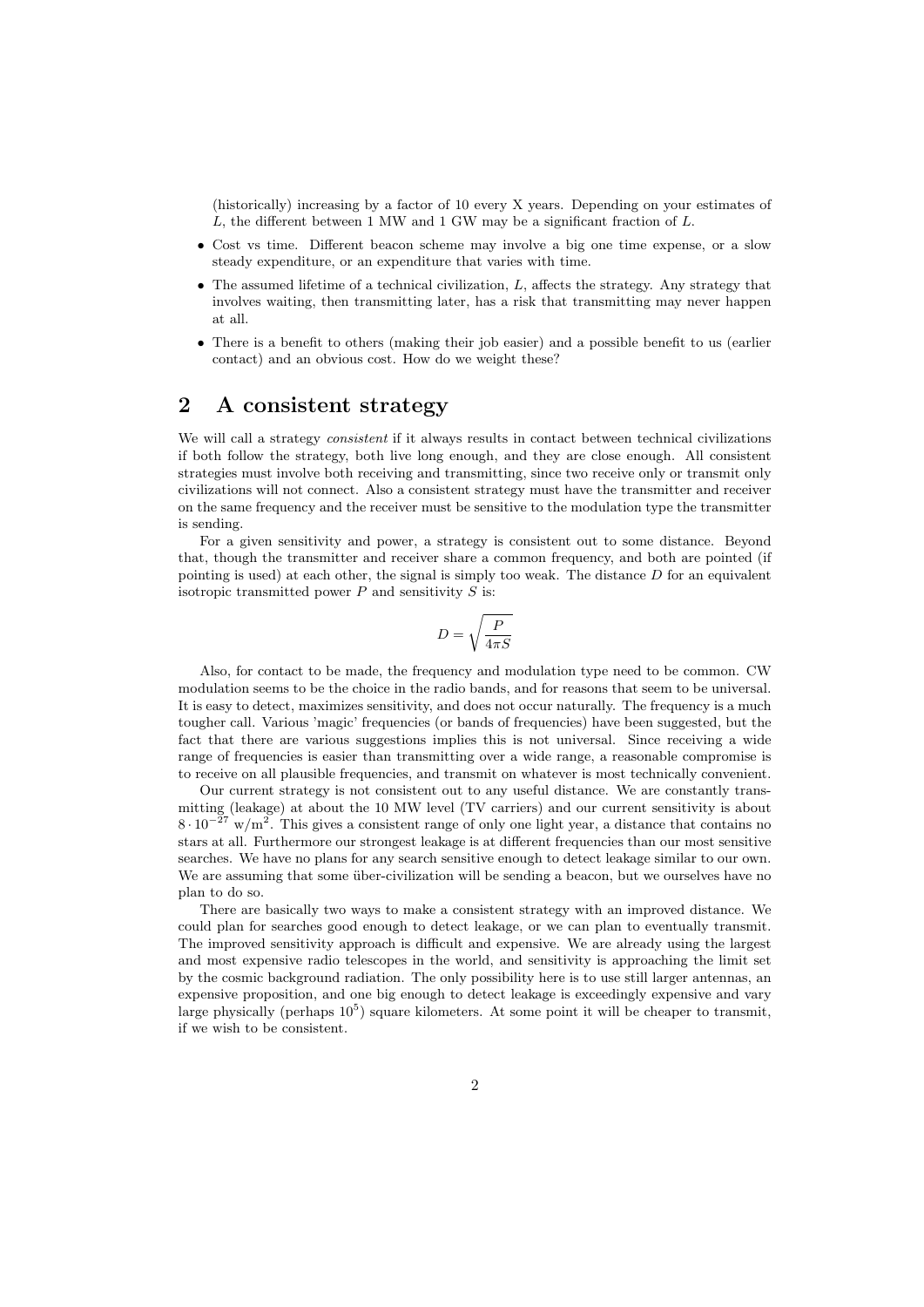The Cyclops report proposed in broad outline a consistent strategy. It proposed that after we have examined all the stars where we have enough sensitivity to detect a 1 GW EIRP transmitter, if we find nothing then we will establish a 1 GW omni-directional transmitter ourselves. This strategy is consistent to about 100 light years, assuming a Cyclops array of 1000 100 meter radio telescopes. The power for the transmitter alone (at today's prices) would cost about \$700,000,000 (US) per year, far beyond the resources of organizations like the SETI institute. If we choose to follow this strategy, therefore, we must hope that alien civilizations are more advanced, or more benevolent, or both. Furthermore there is the risk that we will go extinct before beginning to transmit, in which case the strategy is not really consistent.

The Cyclops omni-directional beacon spends a lot of power transmitting in all directions, most of which have no stars. This suggests a cheaper consistent strategy - just transmit to those stars that are consistent with your transmitter power and sensitivity. In the Cyclops case, only 1000 stars are within their consistent distance. By transmitting to these stars alone, the power needed (and hence the cost) can drop by many orders of magnitude (or, more likely, the EIRP can be increased and the consistent distance increased, while still for much less cost). This is entirely possible with modern phased array transmitter technology.

Cyclops proposed that we examine the nearby stars first, then expand the array and examine stars further away if no positive result is found. We can do the exactly the same when transmitting to create a consistent strategy. We could expand our transmitter as money permits, or we could stick to a pre-determined schedule. (After all, our leakage reaches different stars on a pre-determined schedule, determined by the speed of light.)

Many schedules and consistent strategies that follow this outline are possible - here is a simple example. For all stars, first measure the distance  $D$  (in light years) from us. Look at this star at least every  $D$  years and reply immediately if we see something. If we see nothing 3D years after our leakage started, start to transmit a signal that direction that we ourselves could see.

For the purpose of this argument, we will set the date when our leakage was significant to 1960. The exact date is of little importance.

If two civilizations  $D$  light years apart both use this strategy, the longest possible delay is 6D years until contact is established (starting from the time when the latter civilization achieves radio competence). Let us suppose we are this latter civilization. In D years from 1960, our leakage will reach the other civilization. In D more years they would have looked once, and started to reply if they saw the signal. After 3D years we see no reply, and start to send. Starting at 4D years, their system is bathed with a strong signal. By 5D years they will have looked once, and seen a signal even if their technology is no better than ours. By 6D years we will have received their reply.

We will see below that this yields a consistent distance of 10 times Cyclops, containing about a thousand times more stars, for a small fraction of the cost.

## 3 Cost

The cost of an incremental, pincushion beacon strategy is surprisingly low.

We use a few simple technical observations. First, if we have M transmitters of power  $P_0$ . and we can adjust the phase of each transmitter, we can transmit with an EIRP of  $M^2P_0$  in a direction of our choosing. (This will reduce the power in other directions, so the total power is still  $MP_0$ .) This power can be divided into as many beams as we want, provided the number of beams is less than the number of elements. Physically, the antennas must be placed at least 0.5 wavelength apart, and about 0.6-0.7  $\lambda$  is more usual since it allows the beam to be steered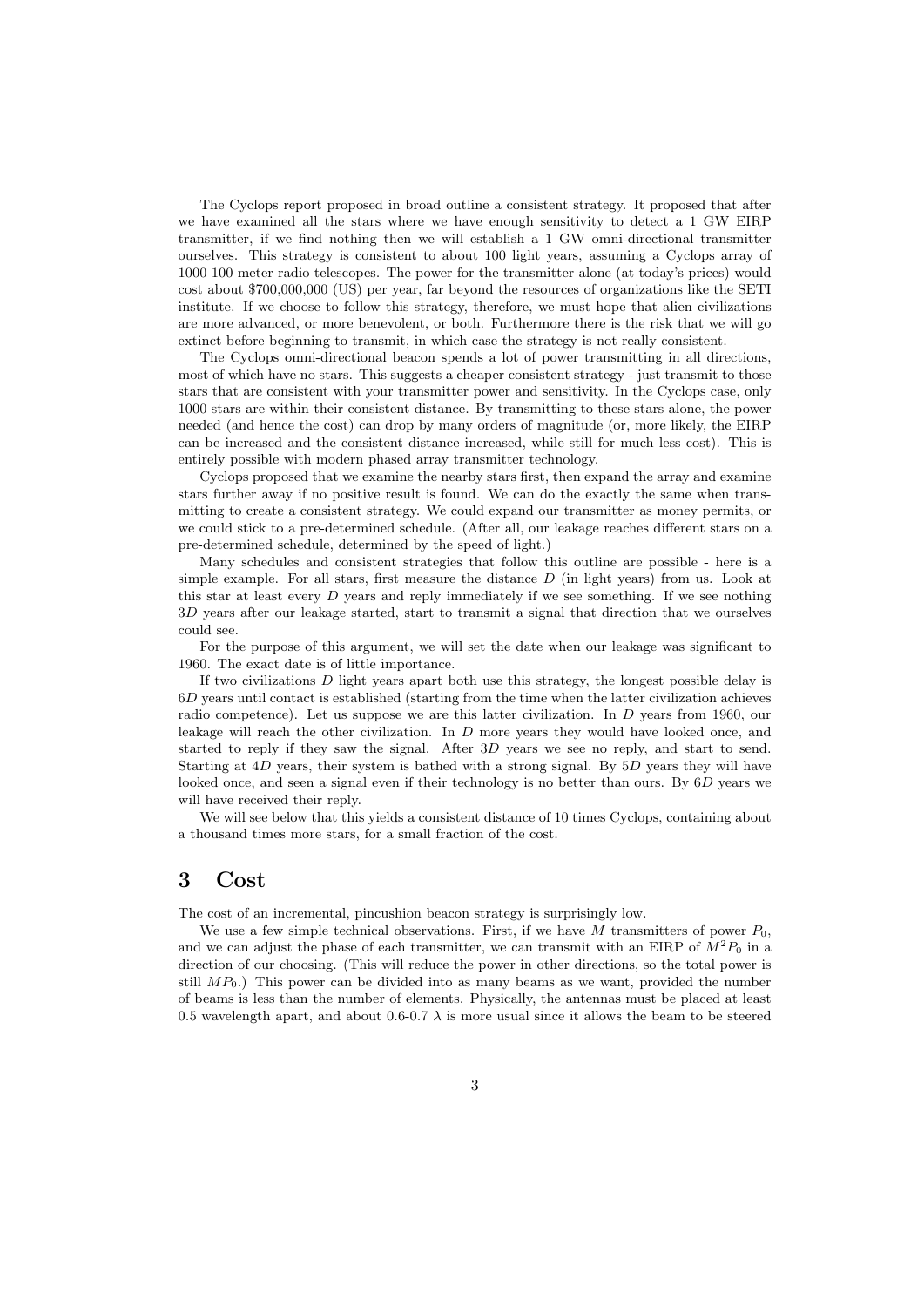off axis without significant losses. Finally, since we need real time control of the phase of each element, each beam can be doppler compensated for little or no additional cost.

Currently, we can build a low power (about 10 mw) X band phase controllable microwave transmitter and antenna for about 20 cents<sup>1</sup>

Locally the number  $S$  of stars within a radius  $R$  light years is roughly

$$
S(R) \approx R^3/1000, R \le 1000
$$
 (1)

since there are about 1M stars within 1000 light years, and they are roughly isotropically distributed. Above this distance we have used up the thickness of the galaxy, and are expanding through the disk, so the number of stars within a given distance grows only like  $R^2$ . Then we have roughly

$$
S(R) \approx R^2, R \ge 1000
$$

for distances up to the galactic center. There the number grows again, but this is far beyond the practical horizon of this paper.

Let the number of stars we are transmitting to in the year t be  $N(t)$ , where t is in years, and measured from our time of first serious leakage production. Assuming we are transmitting with an EIRP of  $E_0$  watts to each of the stars, the total EIRP is  $E_0N(t)$ . The number M of transmitters of power  $P_0$  required to produce this EIRP is

$$
M = \sqrt{\frac{E_0 N(t)}{P_0}} = \sqrt{\frac{E_0}{P_0}} \sqrt{N(t)}
$$
\n(2)

So the total cost C up to year t, assuming each transmitter costs  $C_0$ , is simply

$$
C=C_0M
$$

and the total power  $P$  in the year  $t$  is

$$
P = P_0 M
$$

The additional cost for transmitters each year is just the derivative of the total cost, or

$$
\frac{\mathrm{d}C}{\mathrm{d}t}
$$

#### 3.1 A Numerical Example

When we plug in the numbers, the cost of such a strategy is surprisingly small. Assume we want a strategy consistent out to 1000 light years, encompassing roughly a million stars. Assuming an SKA like facility with one order of magnitude better sensitivity than the current state of the art, this implies a transmitter EIRP of  $10^{12}$  watts. For the next 3000 years we are on the isotropic part of the star count curve, so

$$
N(t) = S(t/3) = t^3/27000
$$

and assuming  $E_0 = 10^{12}$  watts, and transmitters with  $P_0 = 10$  mw, this simplifies to

$$
M \approx 61000 \ t^{3/2}
$$

<sup>&</sup>lt;sup>1</sup>This particular figure is for X band, and not precisely true. If fact, we can build 100 of these for \$20, using a single chip and a PC board with printed antennas. For our purposes having transmitters come in groups of 100 makes little difference, since large numbers are required, as we will see.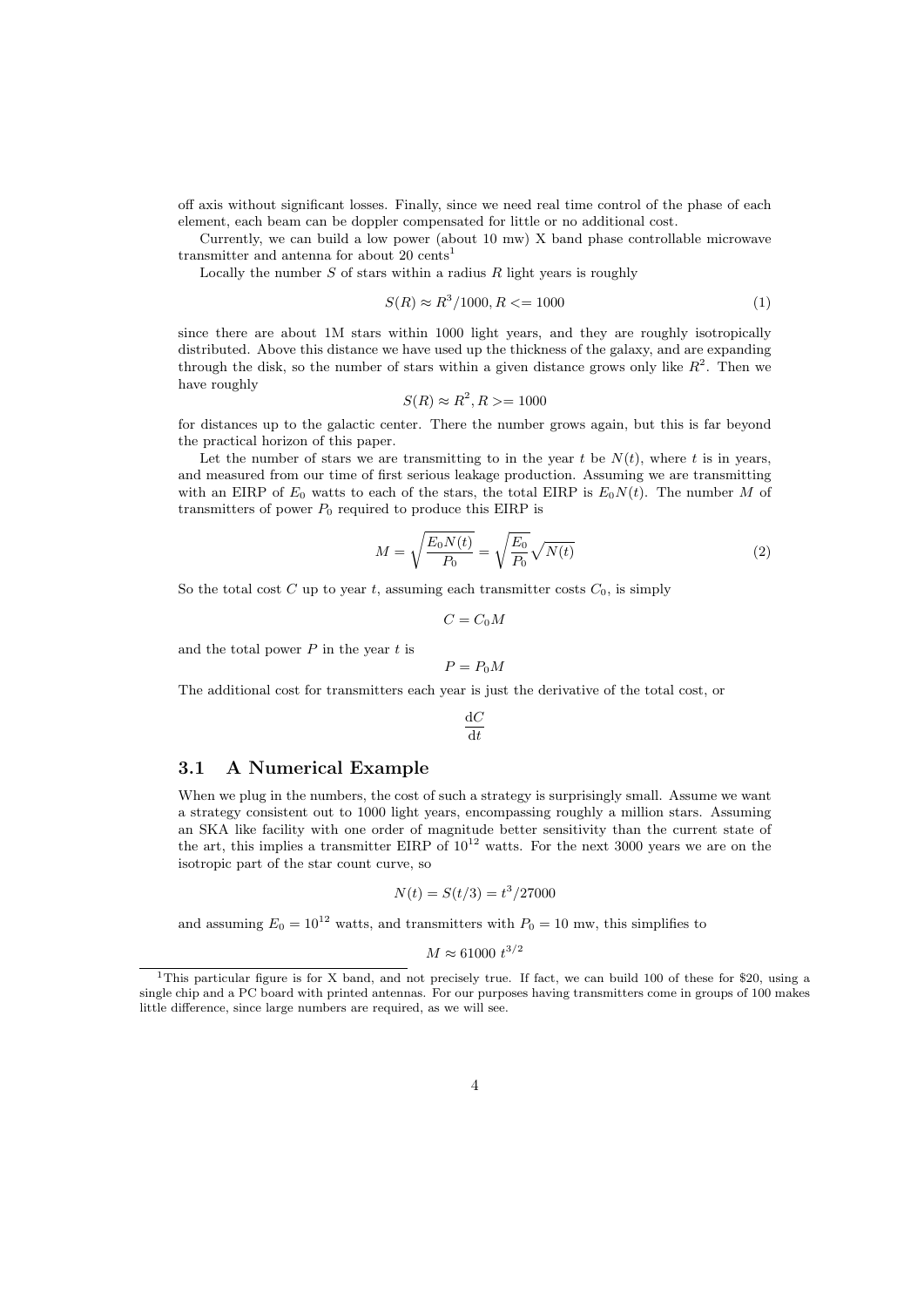The dollar cost C of this many transmitters, assuming the  $C_0 = $0.20$  cost per transmitters of today's technology, is then

$$
C \approx 12200 \ t^{3/2}
$$
 dollars

and the total amount of power required is

$$
P \approx 610 \ t^{3/2} \ \text{watts}
$$

Suppose we wait 100 years to start, in the year 2060. The first transmitter, to all stars within 33 light years, costs only \$12M, less than the Allen Telescope Array. Running it takes 610 KW of power, costing \$430,000 per year in power at \$0.08 dollars/KWh. Then suppose each year the appropriate number of new elements are added to the transmitter to reach the additional stars added that year. The incremental cost for the additional transmitter modules is

$$
\frac{\mathrm{d} C}{\mathrm{d} t} \approx \ 18300 \sqrt{t} \ \mathrm{dollars/year}
$$

or only \$183,000 per year at  $t = 100$  years. This is only a small fraction of the budget of the SETI institute even today, and this is what we could do with today's technology. It will be even easier to transmit in the future. And this strategy can be kept up for a long time - at 1000 years, it's only up to \$580K per year of additional transmitters, and a total transmitter power of 19 MW. Note that compared to the Cyclops 1 GW omni-directional transmitter, this is 1000 times the EIRP for 1/50 source power, and about 1000 times more stars illuminated with a power that we ourselves could detect. Furthermore, each beam can be completely Doppler corrected for both the rotation of the Earth and the motion of the earth in its orbit, which is not possible with an omnidirectional transmitter.

## 4 Technical improvements

With a phased array, we can also vary the power sent to each system. This saves energy since a lesser EIRP will give the same received power for closer systems. Assuming an SKA for receiving, for example, we need  $10^{12}$  watts for the stars 1000 light years away. A star 100 light years away needs only  $10^{10}$  watts. The savings from this are not dramatic since most of the stars are near the maximum distance, but it can be useful.

To compute the savings this gives, we note that the total power required is proportional to the integral over a sphere, times a weighting factor that describes how the power varies with distance. Without loss of generality we can set the maximum radius to 1, and the power at maximum radius to 1, since we are only concerned with the relative total power of the two schemes. For the constant power scheme this gives:

$$
\int_0^1 4\pi r^2 \cdot 1 \, dr = 4/3\pi \tag{3}
$$

The variable power scheme has the same integral, but now weighted by  $r^2$ 

$$
\int_0^1 4\pi r^2 \cdot r^2 \, dr = 4/5\pi \tag{4}
$$

Taking the ratio between (3) and (4) the variable power scheme requires  $3/5$ , or  $60\%$ , of the total power of the constant power scheme.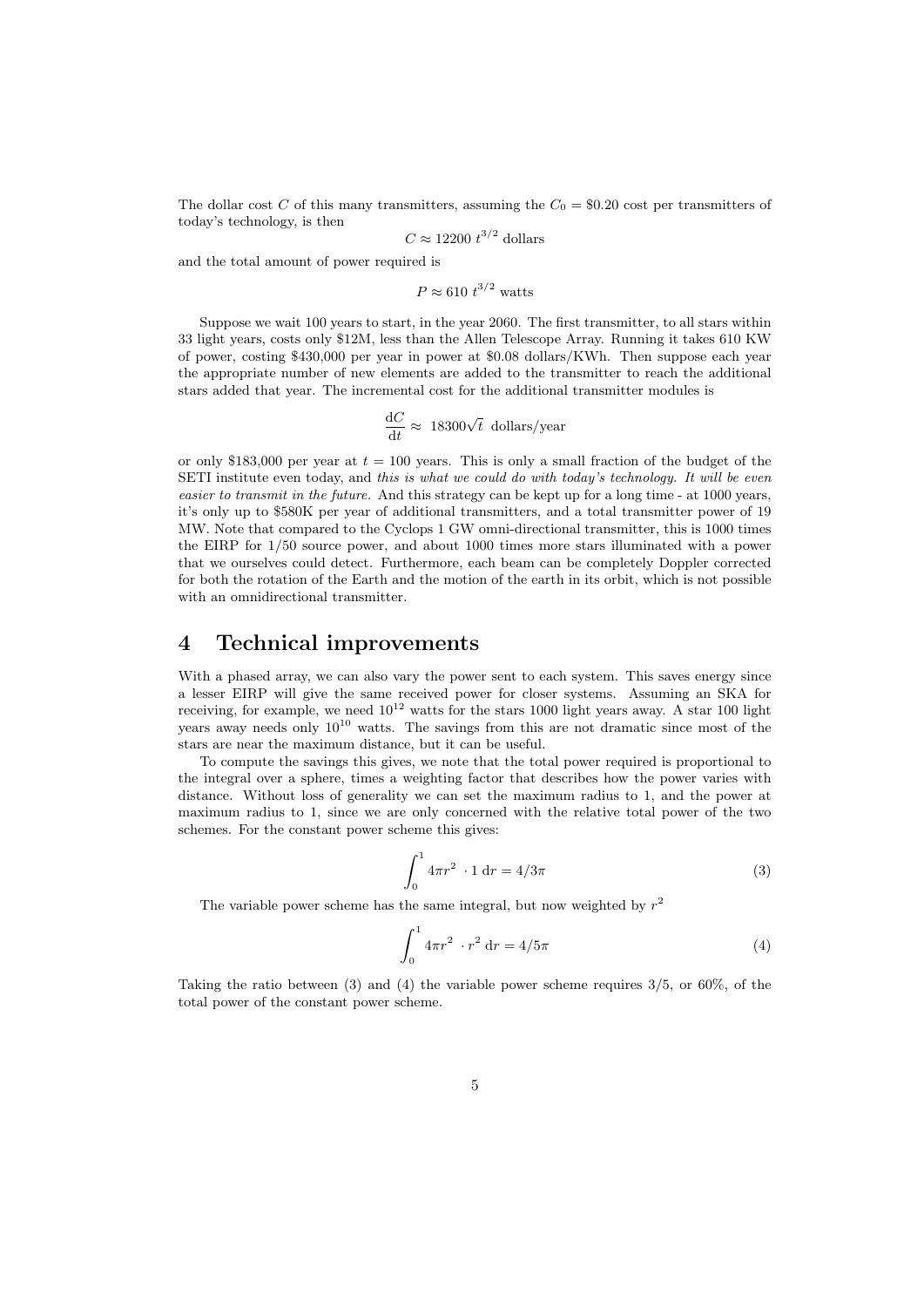### 4.1 Shorter Wavelengths

We can do still better by moving to a shorter wavelength. This gives more antennas per PC board area, which is one of the main costs. We are dependent on a weird part of Moore's law the number of pins per dollar. The computation itself is already so cheap that the cost of the pin to get the signal to the antenna is the limiting factor.

In the long run, imagine an array of tiny (1 microwatt) transmitters. At 34 GHz, there are about 6400 per square meter of them. A 12.5 km on a side array has  $10^{12}$  of such transmitters, allowing a  $10^{12}$  watt beacon to each of  $10^6$  stars. The total power for such an array is  $10^6$  watts, for a power of only 1 watt per star! (This assumes we can compute the desired phase for each transmitter with less energy than the transmitter itself radiates. It is clear we can do this for a 10 mw transmitter; for a 1  $\mu$ w transmitter it is not so clear without further study). Another possible problem with such a physically large array is that the beam may be too small to hit the whole reasonable target area of the nearby stars. A rough calculation shows that the array used in the above examples would have this problem. With  $10^{12}$  transmitters on 0.6  $\lambda$  spacing, the array is about 600,000 wavelengths across. Therefore the target beam will not spread to 10 AU across until it has traveled about 100 light years. Closer targets will need to use only a subset of the transmitters. The array of 10 mw transmitters does not have this problem. Even at the full extent of  $3.2 \cdot 10^9$  transmitters, it's only about 34,000  $\lambda$  on a side, and even at 10 light years away the beam is roughly 20 AU in diameter.

The same technology would allow an individual to set up a private beacon that could be run under as an amateur radio operation. It would be 400 meters on a side, have  $10^9$  transmitters totaling 1 KW, and an EIRP of 1 TW.

Note the using this general idea, beacons are cheaper the higher their frequency (since, in our technology, a PC board of fixed size is approximately fixed cost no matter what is etched on it. Since the gain is highest with the most antennas, the total cost is lowest when the greatest possible number of antennas is crammed onto one board. This is a likely concern whenever elements are basically 'printed' as opposed to manufactured. Until (and if) nanotechnology becomes widespread, printing technologies are the cheapest known, so this preference for high frequencies may apply to aliens as well.

There are two limits to this strategy - atmospheric transparency and quantum noise. Quantum noise starts to hurt receivers, doubling the noise at about 50 GHz and rising linearly with frequency thereafter. Atmospheric transparency limits earthbound transmitters to about the 30-35 GHz.

# 5 Conclusions and Implications

An interesting implication is that if we are going to look for beacons and not leakage, we should be doing so at much higher frequencies than we currently examine, since it looks easier to build beacons at higher frequencies. On the other hand it should not be necessary to look for drifting beacons - any beacon of the power we can see is probably built with phased array technology, and can be assumed to be doppler corrected with very little extra effort by the transmitting civilization.

Next, looking for a strong (about  $10^{12}$  W EIRP) beacon is not unreasonable. An omnidirectional facility of this output would indeed take a civilization that is considerably more advanced (at least economically) than the Earth, since such a beacon takes a significant fraction of the entire Earth's electrical output. However, phased array technology is both cheaper and much more energy efficient, to the point where a private institution the size of the SETI institute could easily afford to build such a facility.